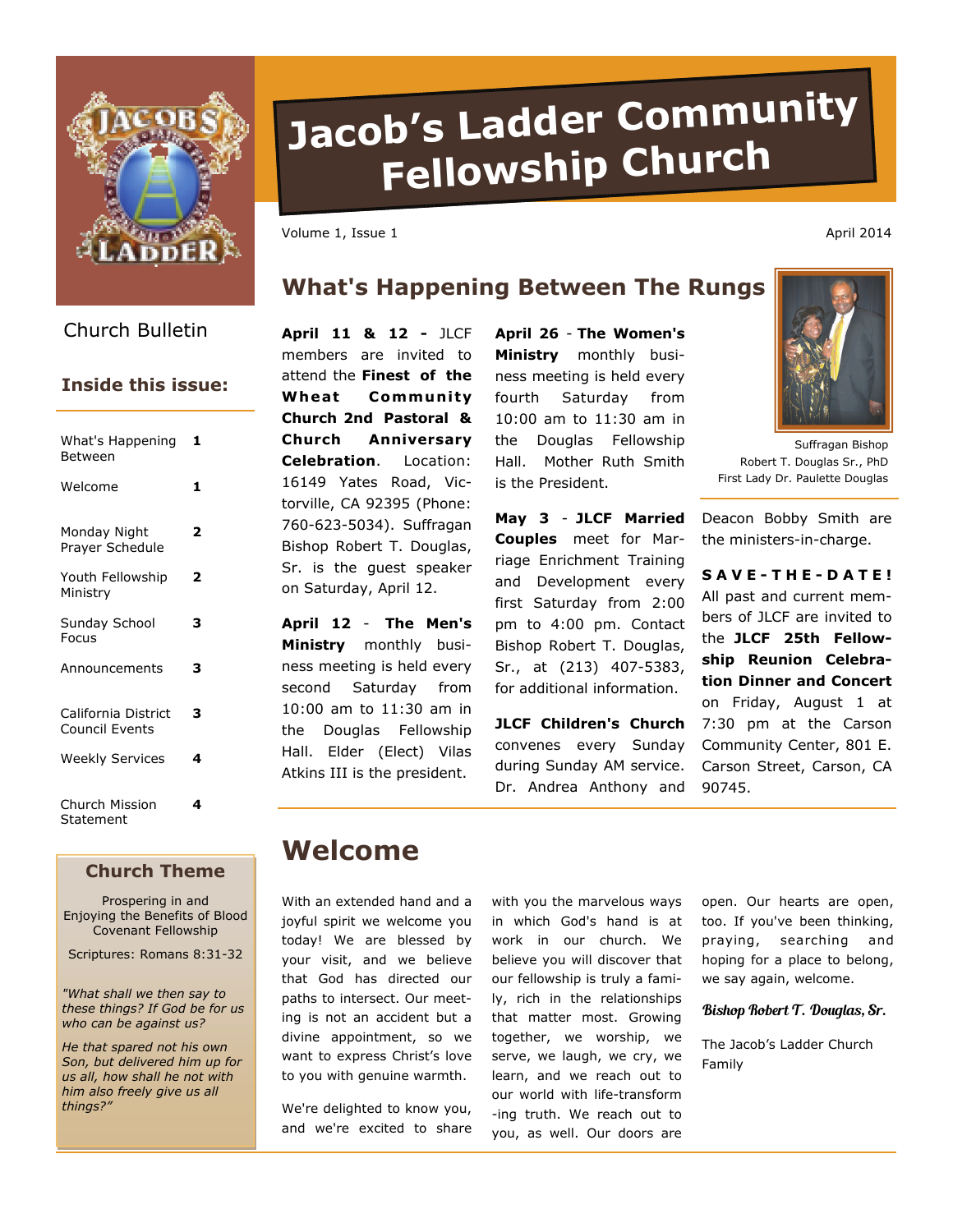# **Monday Night Prayer Schedule**

| <b>Mission</b>        | Time                                | <b>Mission Description</b>                                                                                                                                                                                                                                                                             |
|-----------------------|-------------------------------------|--------------------------------------------------------------------------------------------------------------------------------------------------------------------------------------------------------------------------------------------------------------------------------------------------------|
| Worship Hymns         | $7:00 \text{ pm} - 7:05 \text{ pm}$ | Sing hymns to set an atmosphere of worship.                                                                                                                                                                                                                                                            |
| Opening Prayer        | $7:05$ pm - $7:15$ pm               | Anoint those in attendance and invite them to form a<br>prayer circle in a corporate, unity prayer for the pastor,<br>his family, church family, community and the nation.                                                                                                                             |
| Prayer and Tarrying   | $7:15$ pm $-8:30$ pm                | Have congregation to move prayerfully to a place in the<br>sanctuary to commune and sup with God; seeking to<br>enquire in His Temple the things He would have for<br>them and making whatever their request is known to<br>Him. Those who do not have the Holy Ghost can see<br>God and tarry for it. |
| <b>Closing Prayer</b> | $8:30$ pm                           | Designated Leader/Minister will culminate the prayer by<br>inviting the congregants to walk around the sanctuary,<br>praising and thanking God for His past, present and<br>future blessing.                                                                                                           |



Minister Shakinah Douglas, Youth Director Suffragan Bishop Robert T. Douglas Sr., PhD, Pastor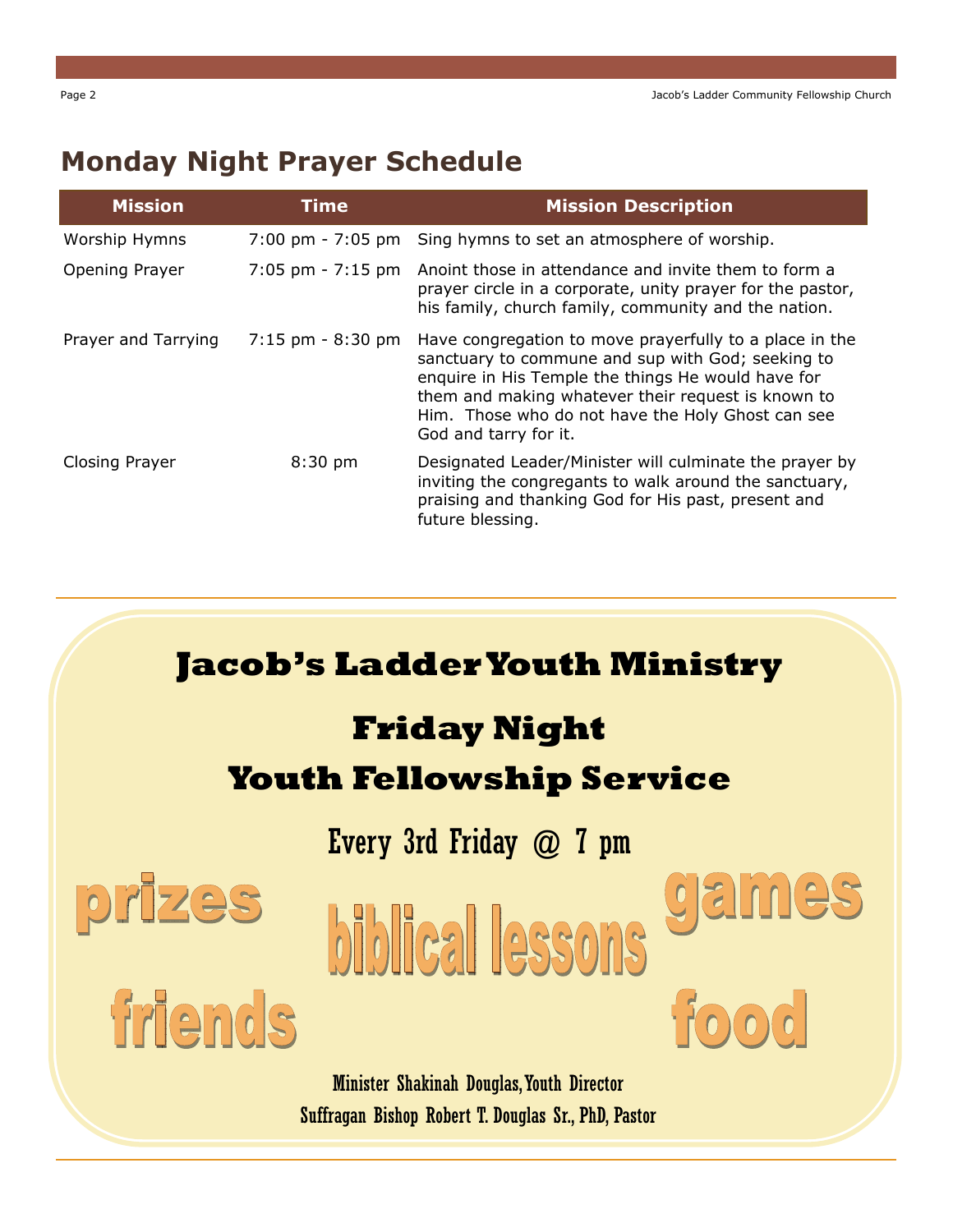## **Sunday School Focal - April 2014**

#### **APRIL 6**

Topic: Jesus Cleanses the Temple Text: Isaiah 56:6-7, Jeremiah 7:9-11, Mark 11:15-19 Focal Verse: Jeremiah 7:11

#### **APRIL 13**

Topic: A Messianic Priest-King Text: Jeremiah 23:5-6, Zechariah 6:9-14, John 19:1-5 Focal Verse: John 19:3

#### **APRIL 20**

Topic: The Third Day Text: Hosea 6:1-3; Luke 24:1-12 Focal Verse: Luke 24:6-7

#### **APRIL 27**

Topic: Suffering to Glory Text: Isaiah 53:5-8; Luke 24:25-27, 44-47 Focal Verse: Luke 24:27

#### **Sunday School begins at 10:00 am**

**We have Sunday School classes designed for children, young adults and adults.** 

**JLCF parents and grandparents are urged to bring their children to Sunday School.** 

### **California District Council**

*16th Episcopal District of the Pentecostal Assemblies of the World, Inc.* 

#### **CDC Highlights**

#### **2014 SUMMER CONFERENCE** July 9-12, 2014 Torrance Marriott South Bay 2635 Fashion Way Torrance, CA 90503

#### **REGION 3 HEALTH PROFESSIONAL SCHOLARSHIP TEA**

May 3, 2014; 11 am to 2 pm Home Assembly Church 13515 S. Figueroa Street Los Angeles, CA 90061 Cost: \$25 per person JLFC Contact: Sister Barbara Kennedy Speaker: Minister Shakinah Douglas

> **Preparing for DEPARTURE without COMPROMISE or Regrets**

**"And the Lord spake unto me, saying, you have compassed this mountain long enough: turn you northward"** 

**Deuteronomy 2:2-3** 

Pentecostal Assemblies of the World 2014 Summer Convention The Power of Unity

> August 2 - 9, 2014 **Detroit, Michigan**

Early Bird Registration | Pre - Registration (March 1 - June 30, 2014) (July 1 - July 18, 2014) \$55.00

**On Site Registration** (beginning July 19, 2014) \$85.00

### **CONVENTION HOTELS**

Marriott at the Renaissance Center - \$129.00 per night plus taxes 400 Renaissance Ctr, Detroit, MI 48243

> Westin Book Cadillac - \$129.00 per night plus taxes 1114 Washington Blvd

Crowne Plaza Detroit Pontchartrain - \$129.00 per night plus taxes 501 W. Washington Street

> **You wouldn't want to miss this convention**

**Bishop Charles H. Ellis III Presiding Bishop** FOR MORE INFORMATION EMAIL US AT convention@pawinc.org